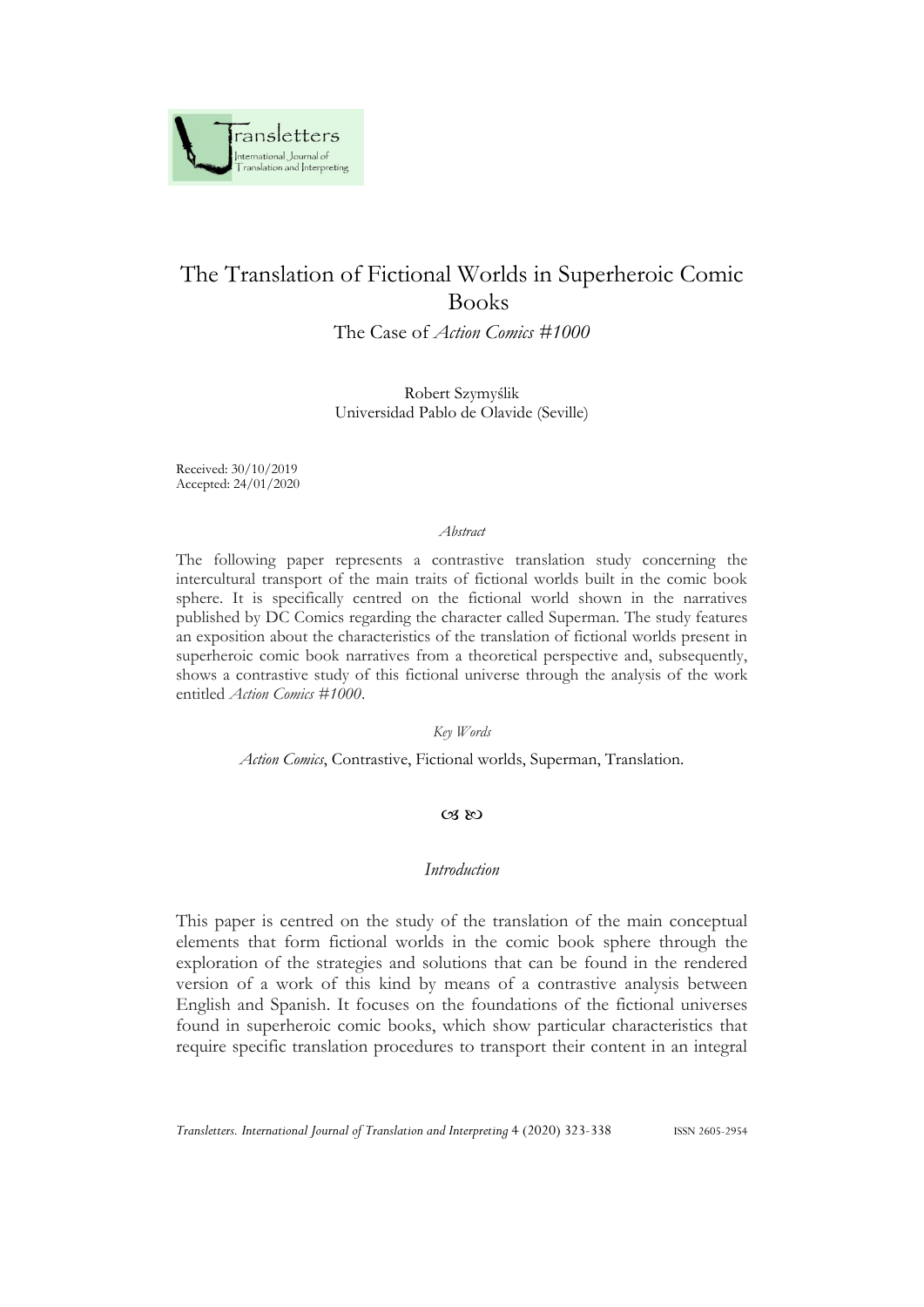way. The information of these works and fictional worlds can be linked to the inner universes of the stories and to different real fields of knowledge, which can cause the appearance of demanding translation problems.

The objectives of this paper are to analyze the translation of the main components of fictional worlds created in graphic narrative products, to explore the translation methodologies and strategies applicable to the rendering of graphic narratives (in this case, comic books) and the contrastive study of the translation of a specific case of graphic narrative work belonging to the superheroic genre: *Action Comics #1000* (*Superman: Especial Action Comics Núm. 1000* in Spanish), published by DC Comics.

### *1. The Translation of Fictional Worlds in Comics Books*

A fictional world can be described as a "small possible world shaped by specific global constraints and containing a finite number of individuals" (Doležel, 1998: 20). It can also be seen as an alternate reality construct: a fictional world is a "system with a […] structure of its own […], analogous to the actual world in that it has its own set of facts and its own subworlds" (Ronen, 1994: 29). Every kind of narrative requires a fictional world to locate its events and characters, according to Ryan (1980: 403). This means that any form of narrative works will contain a fictional world.

This paper is centred on fictional worlds built in comic books: comic books are part of what is known as graphic narrative, which makes a notable use of images as a means of transmitting information, alongside standard textual messages. It is also described as sequential art, which can be dated back to 15 000 BC (Honour and Fleming, 1987: 9). According to Stein and Thon, some of its main traits are "sequential storytelling, gutters separating framed panels, direct speech represented in balloons with additional conventions such as motion lines, thought bubbles […]", among others (2015: 10).

A comic book can be defined as "juxtaposed pictorial and other images in deliberate sequence, intended to convey information and/or to produce an aesthetic response in the viewer" (McCloud, 1993: 9). It constitutes a mixture of images and words that tells a story to the recipients, who can both conceive and see every action described in a narrative of this kind. Comic books thus represent the fusion of two expressive means, of a linguistic as well as a visual code (Groensteen, 1999: 3). To understand completely a graphic work of art,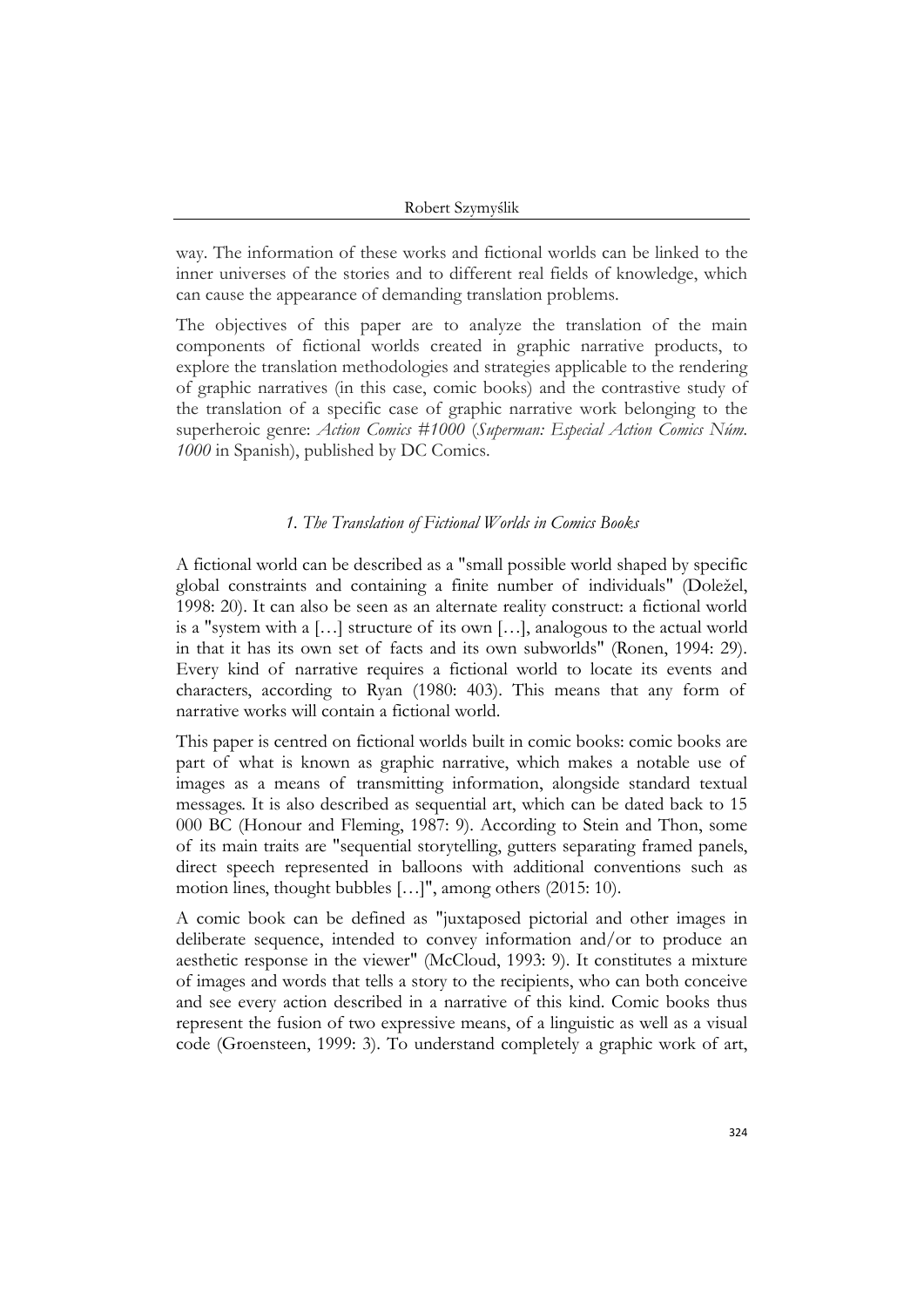the reader/viewer must detect the whole amount of information transmitted by the textual as well as the graphic channel: each of them delivers different types of content and, according to Kaindl (2012: 39), image and text can "affirm, supplement or contradict each other […]".

Regarding the translation of graphic narrative works, the complete understanding of the data contained in a composition is essential to transport every detail from the original to the target sociocultural context and to enable recipients to represent the story mentally. Kaindl (2012: 39) specified different parts of graphic narratives, aside from the explicit textual content (mainly shown in a dialogic form), that translators should pay attention to during their transposition between languages, such as typographic signs (font and size, for example) with semantic content; pictorial signs (colors or the form of the panels); and linguistic signs (dialogs, inscriptions, inner narratives or onomatopoeia). These elements can add different kinds of content and be crucial for the understanding of a graphic narrative and without them the recipients might not be able to conceive completely this type of works.

In a similar way to what happens in audiovisual or video game translation, space restriction is an important characteristic of graphic narrative rendering. It may affect both the creation and the translation of a comic book or a graphic novel, but (in the case of translations) it can determine the strategies available to solve a specific translation problem in a prominent way (Rodríguez, 2019: 115).

The main conclusion about the translation of comic books and of graphic narratives as a whole is that professionals work with visual and linguistic content that is mainly interpreted in a semiotic way by the recipients and which constitute different meaning layers that should be totally decoded in the target context (Zanettin, 2015: 12), which require different types of translation strategies.

# *2. The Fictional Worlds of DC Comics, Superman and* Action Comics

The company behind the publication of *Action Comics*, the comic book series that tells the stories of the fictional world of the character called Superman is DC Comics. It was founded in 1934 by Malcolm Wheeler-Nicholson, then called National Allied Publications. Superman was created by Jerry Siegel and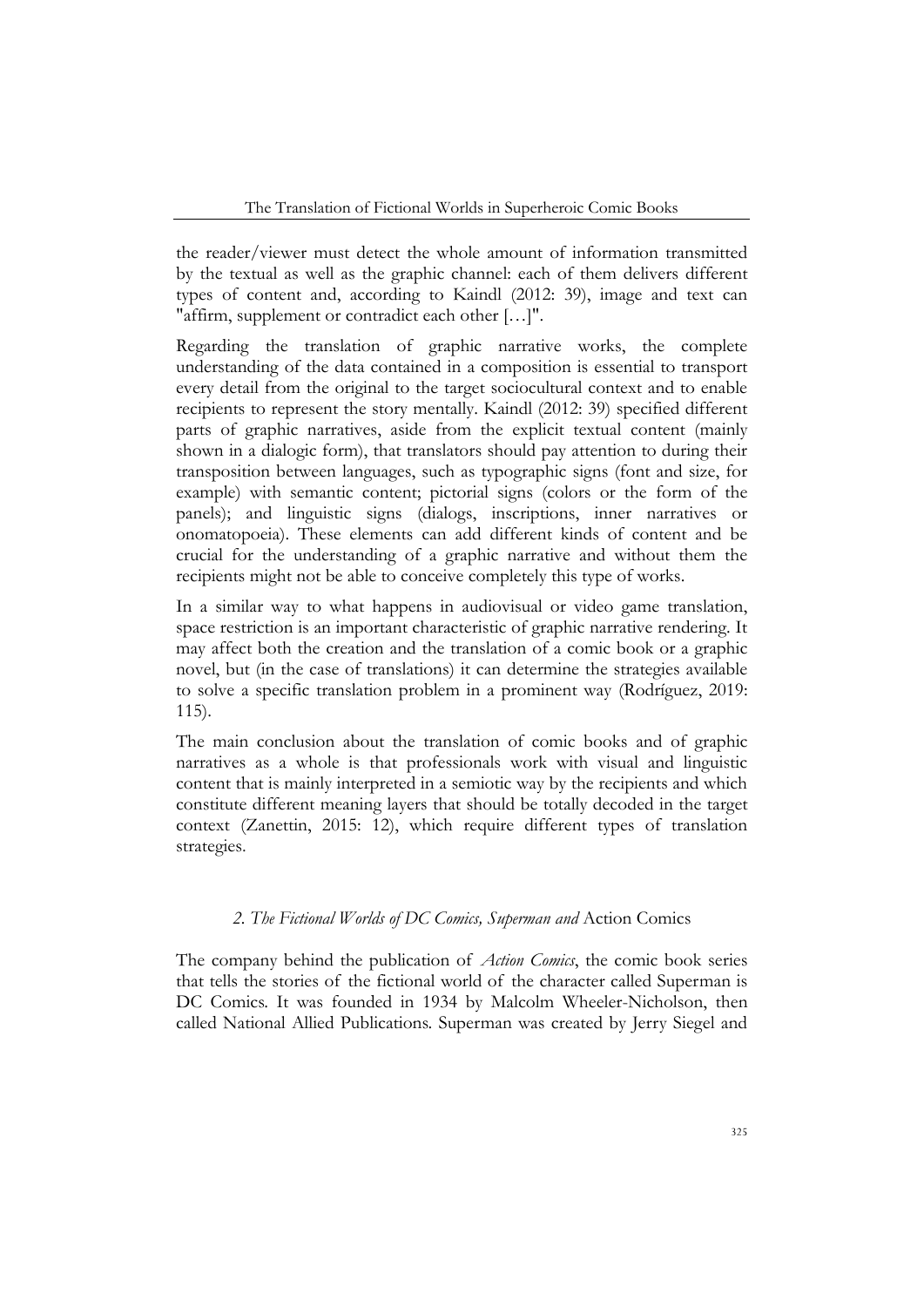Robert Szymyślik

Joe Shuster and debuted in *Action Comics*, no. 1 in 1938 (Britannica, 2019: Online).

This character comes from the fictional planet Krypton, which was destroyed by a cosmic catastrophe, and was sent by his parents to the Earth as a baby. His real name is Kal-El and was raised by Martha and Jonathan Kent, who named him Clark Joseph Kent. As an adult, he became a journalist and lived and worked in the fictional city called Metropolis (*Ibid.*).

Superman can be seen as the first superhero, the model that the following characters inserted in this genre followed, each of them with their own idiosyncrasies and stories. Even the definition of a "superhero", according to the Oxford Dictionary (2019: Online), uses Superman as an archetypal example: this work describes a "superhero" as a 'benevolent fictional character with superhuman powers, such as Superman.'

The work studied in this paper, *Action Comics #1000* (Jurgens *et al.*, 2018), achieved in 2018 the Guinness World Records title for the "Longest-running Superhero Comic Book Series" (DC Comics, 2019: Online).

### *3. Methodology*

The methodology employed in this paper to study the rendering of the traits of the fictional world described in *Action Comics #1000* (written originally in English) into Spanish is the contrastive analysis of translations. It is centred on the comparison of original segments and the equivalents proposed by the translators that undertook their transmission into another language. It can also be used to detect concrete translation problems that appear during the transport of content between certain sociocultural contexts; to study the functionality of any translation solution; and to develop a catalogue of possible strategies to solve particular rendering questions in any kind of translation assignment.

The conclusions reached by several theoreticians that studied the characteristics of translation can be applied to create a personal contrastive method destined to the observation of source and target messages. Toury (1980: 112-113) and Valero (2007: 129) share thoughts about the description of translations and state that reduced fragments of content should be extracted from both linguistic manifestations of the same message to gather valuable results during any research.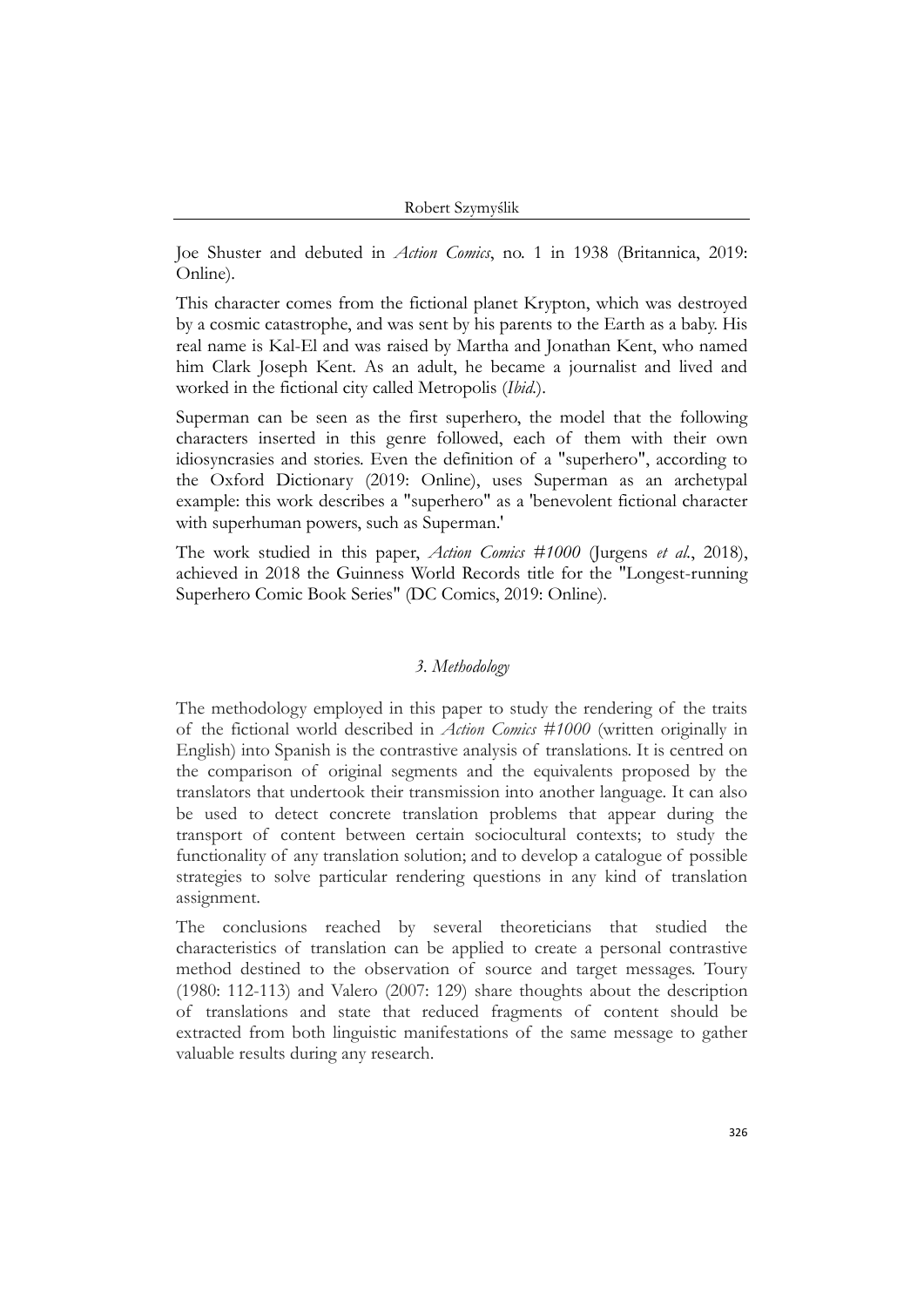The Translation of Fictional Worlds in Superheroic Comic Books

The theories of Van Leuven-Zwart (1989: 58-60) can be used as well to define the scope and traits of the contrastive system employed in this paper, centered on the exploration of *Action Comics #1000*. Her studies analyzed the concept of "translation shifts", which represent minor changes in the expression of specific portions of the messages that form any work in comparison to the original information. These changes can even alter the whole narrative structure of any message. These conclusions can be applied to the reception of works of art (such as comic books), whose main objective is the aesthetic joy and the immersion in a story. If a rendered narrative shows a notable amount of minor modifications, the vision that the recipients will achieve of it will differ from the original idea of their authors, what can modify or even hinder the artistic experience of a composition or the fictional world that it contains.

According to Munday (2016: 157), "there is no set model for the analysis of [...] translations" and this is why an original descriptive model was used in this paper in order to study the rendering of the fictional world depicted in *Action Comics #1000*. The extracted examples are centered on specific translation problems, linked to the specific terminology or mythos of the stories told by this comic book series and the scientific and technical content employed by their writers to create solid conceptual foundations for their tales and the overall fictional world. Each reproduced fragment of this work is included in independent paragraphs from the general text of this study and shows a code that enables the understanding of each example and locate it within the comic book: ST (Source Text) and TT (Target Text), alongside the number of the page of the excerpt  $(TT/3,$  for example).

### *4. Analysis of the Translation of the Fictional World Shown in* Action Comics #1000

This section of the paper includes the translation analysis of the main traits of the vast fictional world present in *Action Comics #1000*, published by DC Comics in 2018. The only target version available in the Spanish context is entitled *Superman: Especial Action Comics Núm. 1000*, and was translated by Francisco San Rafael Simó and published by ECC Ediciones in 2018.

This translation analysis is mainly focused on two types of content present in *Action Comics #1000* that help to build the fictional world of Superman's narrative universe: first of all, the information regarding the character (that is,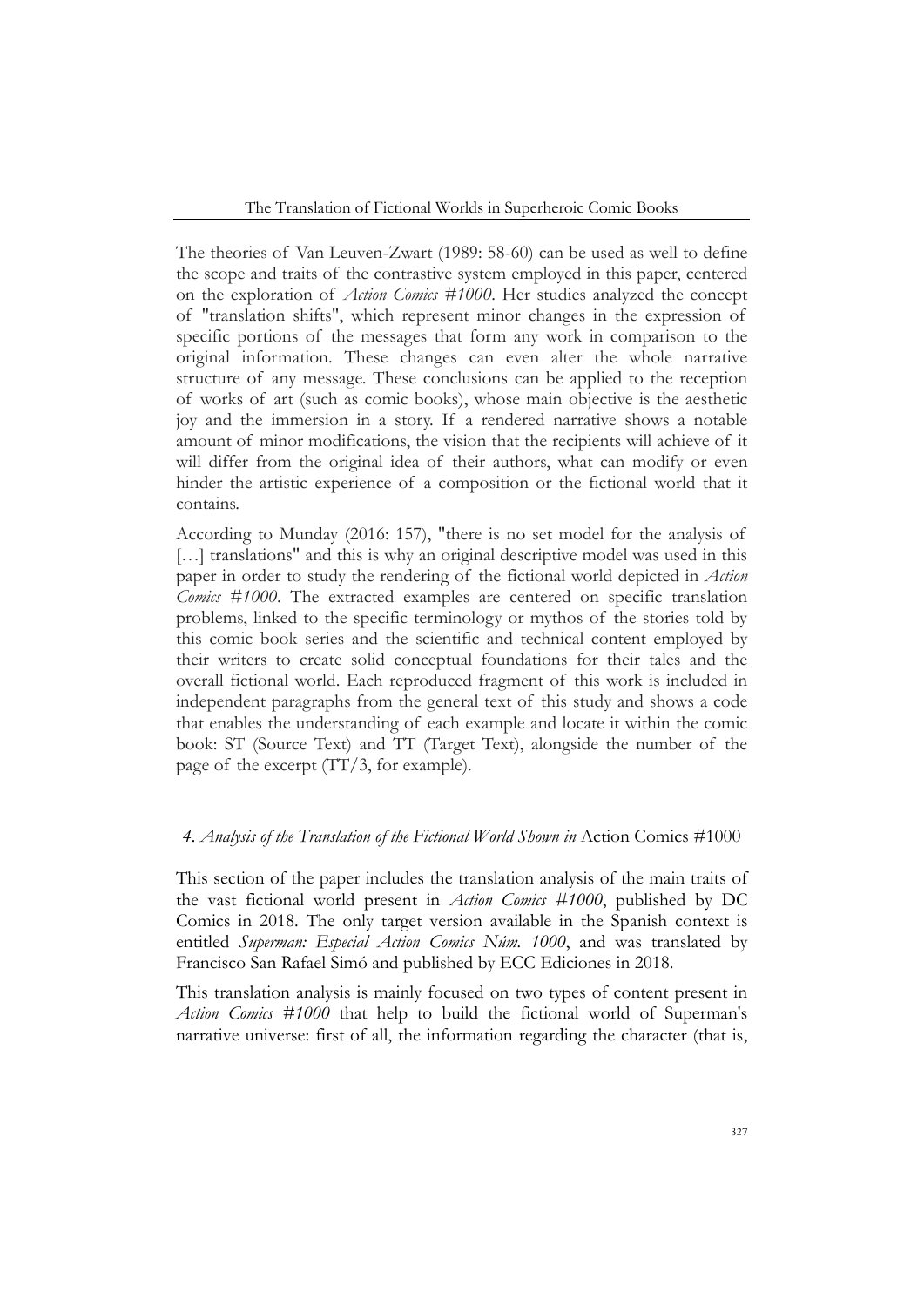Superman and his narrative microcosmos); and, secondly, data linked to scientific and technical concepts used by the writers of the different tales included in this work, which act as the empirical foundations of these stories and that add specific problems to the translation process of this comic book. The first analyzed example can be found in this excerpt:

ST/6: "[…] we are here today to recognize the man who has done more than we can ever thank him for… the man who has saved us time and time again and sacrificed for us in ways that we probably can't begin to imagine… Superman!"

TT/13: *[…] nos hemos reunido hoy para rendir homenaje al hombre que ha hecho más de lo que podemos agradecerle… al hombre que nos ha salvado una y otra vez y se ha sacrificado por nosotros en sentidos que es probable que no podamos ni imaginar, ¡Superman!*

The first mention to the name of the character can be found here, which has implications for the translation processes that can be applied to transfer it between English and Spanish. The term "Superman" represents a neologism formed by the fusion of two components, the prefix "super-" and the noun "man".

From a translative point of view, its transfer does not represent a complex task, because it can be rendered almost without modifications. Thus, the equivalent Superman is functional in the target comic book, because it can be probably understood by a large number of recipients in the target sociocultural context due to the low level of specialization of the English noun "man".

This decision caused the application of this translation strategy in the case of the denominations of different superheroes that came after the publication of the first story of Superman in 1938 (Britannica, 2019: Online), in which the English noun "man" was maintained in the Spanish version of the name of diverse characters such as Iron Man (Panini Comics, 2019: Online), Miracle Man (*Ibid.*), Batman (ECC Ediciones, 2019: Online), or even Wonder Woman (*Ibid.*).

It is, nonetheless, interesting to study the use of graphic accents in regard to the transcription of "Superman" in the Spanish language, because this term could be pronounced placing the accent on the last syllable. In that case, following the Spanish pronunciation and orthographic rules, the equivalent would require a graphic accent (*Supermán*), which would have also probably needed (due to the specific nature of comic books) the modification of the drawings to include the graphic accent.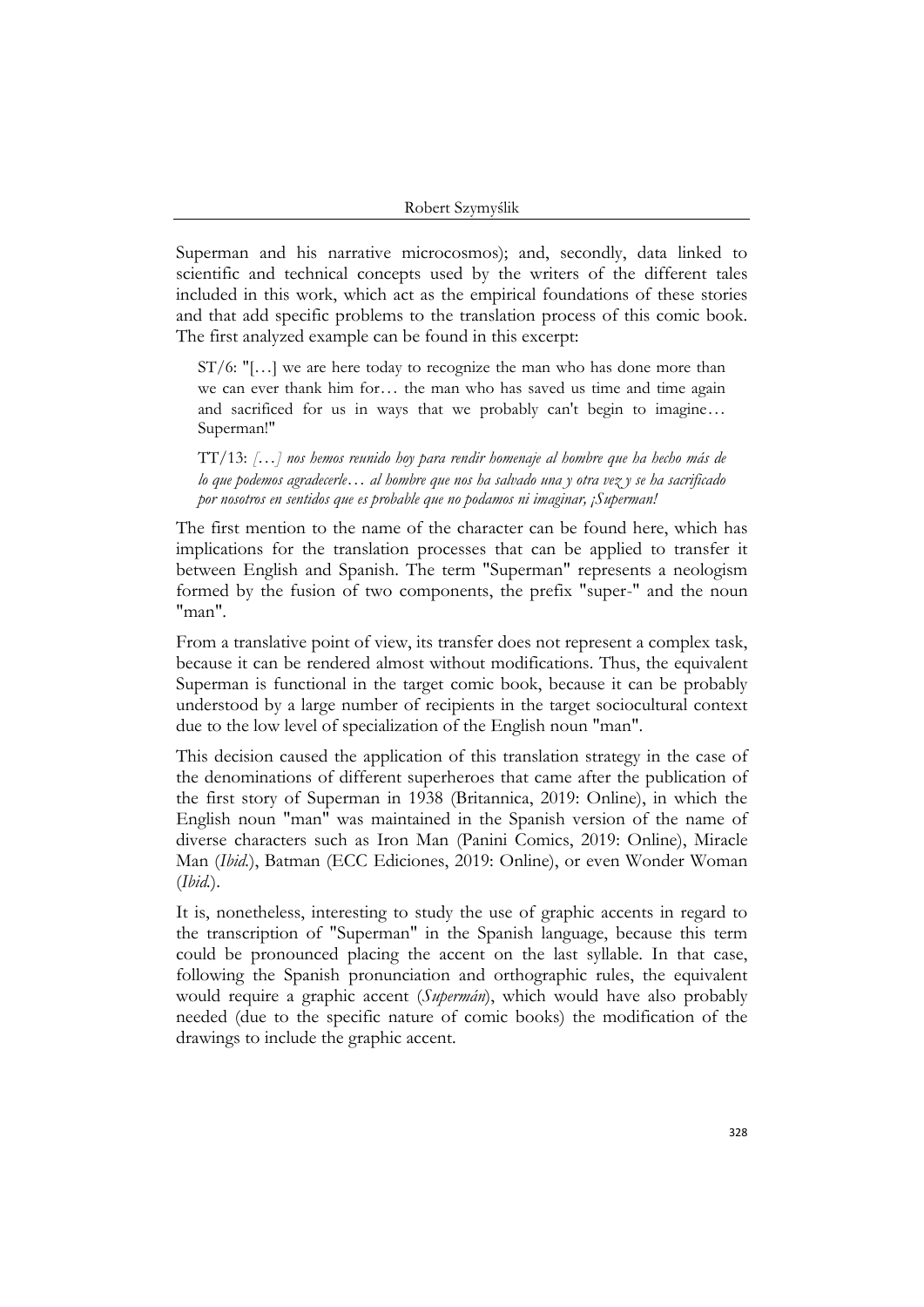This happened indeed in the first translations of the stories of Superman that were imported to Spain from South America between 1952 and 1979, in which the equivalent *Supermán* was used and even the logo of the comic books was modified to show the graphic accent (Cañamero, 2001: 117).

The use of an equivalent without accent in *Superman: Especial Action Comics Núm. 1000* implies that this term was transplanted maintaining the graphic features of the English language and that its translator has followed the terminology established by previous professionals concerning the title "Superman" in the translations completed directly in Spain, which began in 1979 and that were published by Editorial Bruguera, which can be seen, for example, in *Superman. Super-Acción 7* (Bates and Swan, 1979) and later by Ediciones Zinco (Cañamero, 2001: 118). The study of *Action Comics #1000* goes on in the following lines:

ST/8: "We have a number of testimonials here today. Chief Carlisle? / I can't begin to tell you the number of people I've seen the Man of Steel save. Too many to count."

TT/15: *Hoy contamos con varios testimonios. ¿Jefe Carlisle? / No sabría decir cuántas personas he visto salvadas por el Hombre de Acero. No podría contarlas.*

This is an example of the specific terminology associated to the character named Superman that helps to add conceptual layers to the fictional world. In superheroic comic books, it is common that the denominations of some characters also show alternative forms, such as epithets. Here the epithet for Superman can be seen, "Man of Steel", which describes some of the singularities of this character, like, for example, his resilience or superhuman strength.

The title "Man of Steel" was originally translated as *Hombre de Acero* into Spanish, as can be seen in *Superman. Super-Acción 4* (Bates and Swan, 1979), published by Editorial Bruguera in Spain in 1979. This equivalent can be found in the fragment included above these lines and it represents a functional example of content and meaning transfer. It also contains the complete information of this neological epithet. The use of this equivalent also indicates that (as in the previous example) the translator has undertaken an efficient documentation process regarding the established terminology for this comic book character. The specific lexicon associated to Superman is further explored in the next example: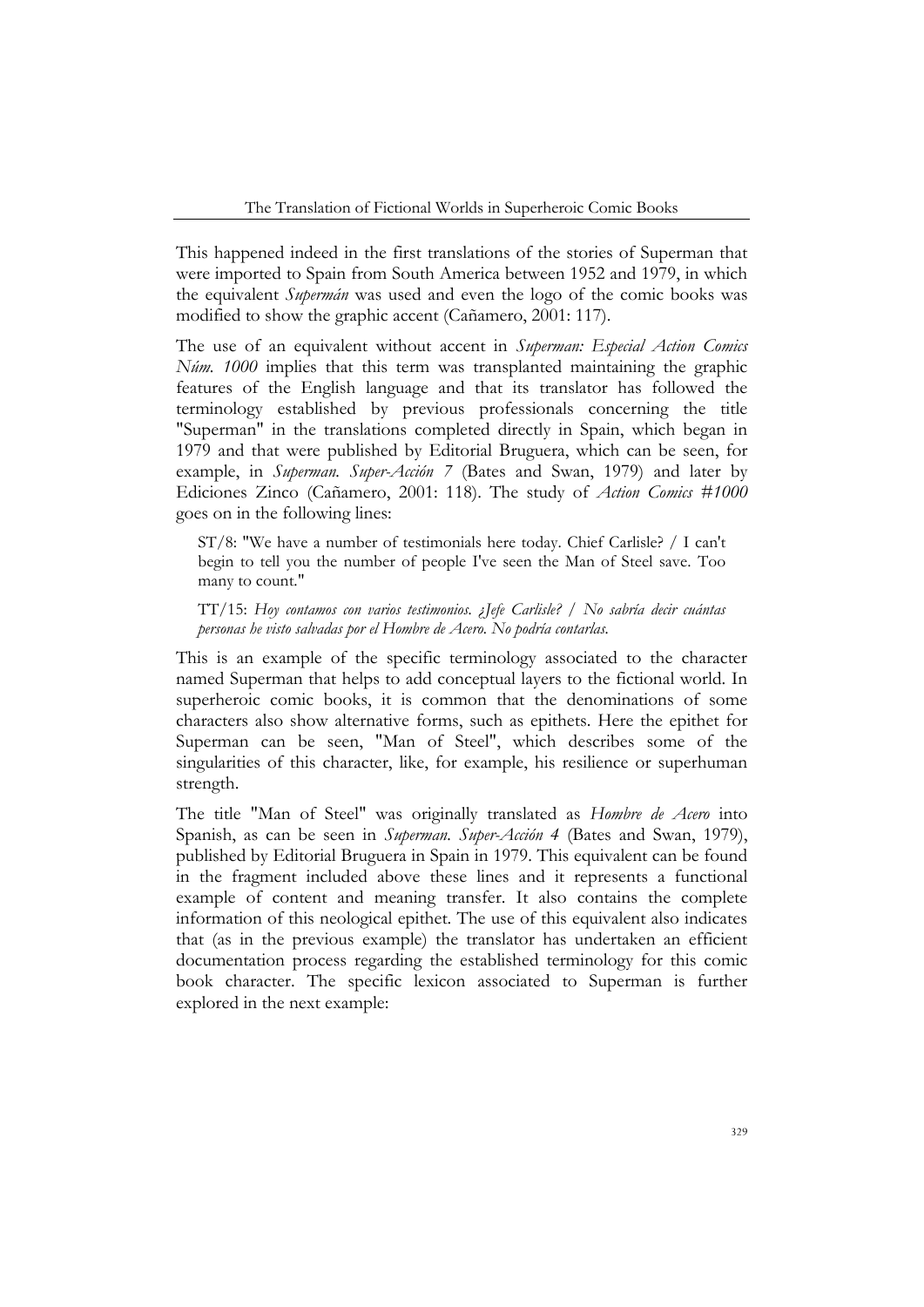ST/9: "Captain Maggie Sawyer has something she'd like to say. / As Head of Metropolis' Special Crimes Unit, I like to think we're capable of holding our own. Ninety-nine percent of the time, that's the case."

TT/16: *A la Capitana Maggie Sawyer le gustaría decir una cosa. / Como Jefa de la Unidad de Delitos Especiales de Metropolis, me gusta creer que nos podemos defender solos. Por lo menos, el 99% de las veces.*

As was explained before, Metropolis is the hometown of Superman and where he lives and works as Clark Kent. Regarding the translation of this component of *Action Comics*' fictional world, its transfer does not show a high complexity, but there are aspects that may become problematic during its transference: the English noun "metropolis" exists in Spanish as well (*metrópolis*). Due to the location of the accent on a specific syllable, it requires a graphic accent according to the Spanish accentuation and orthographic rules.

However, in the above reproduced excerpt, the option *Jefa de la Unidad de Delitos Especiales de Metropolis* can be located, where the equivalent *Metropolis* is used, which shows no graphic accent. This translation decision may derive from a reflection process about the nature of this concept of the fictional world of Superman.

It is a fictional city and not a common noun and, due to that fact, the translator may have decided not to use the graphic accent to establish a distinction between these linguistic elements and to provide the comic book city with exoticism. Moreover, the translator has made another efficient documentation process regarding Superman's terminology, because the equivalent *Metropolis* can be found in previous translations of this comic book series, such as *Superman. Super-Acción 28* (O'Neil and Chiaramonte, 1980). The translation of concepts pertaining to the mythos of Superman comic books are further studied in this fragment from *Action Comics #1000*:

ST/46: "I get so busy. There's always another… something. Someone needs help. But hey, I'm not so bad. I'm here once a year. Generally. If I'm not stuck in the Phantom Zone […] or whatever."

TT/54: *Estoy muy ocupado. Siempre surge… algo. Alguna persona que necesita ayuda. Pero no me porto tan mal. Por lo general, vengo una vez al año. A menos que esté en la Zona Fantasma […] o donde sea.*

The term explored here is "Phantom Zone". It constitutes an important part of Superman's fictional world and it is described as a dimension used as a prison, created by Superman's father (Jor-El). Many of Superman's story arcs take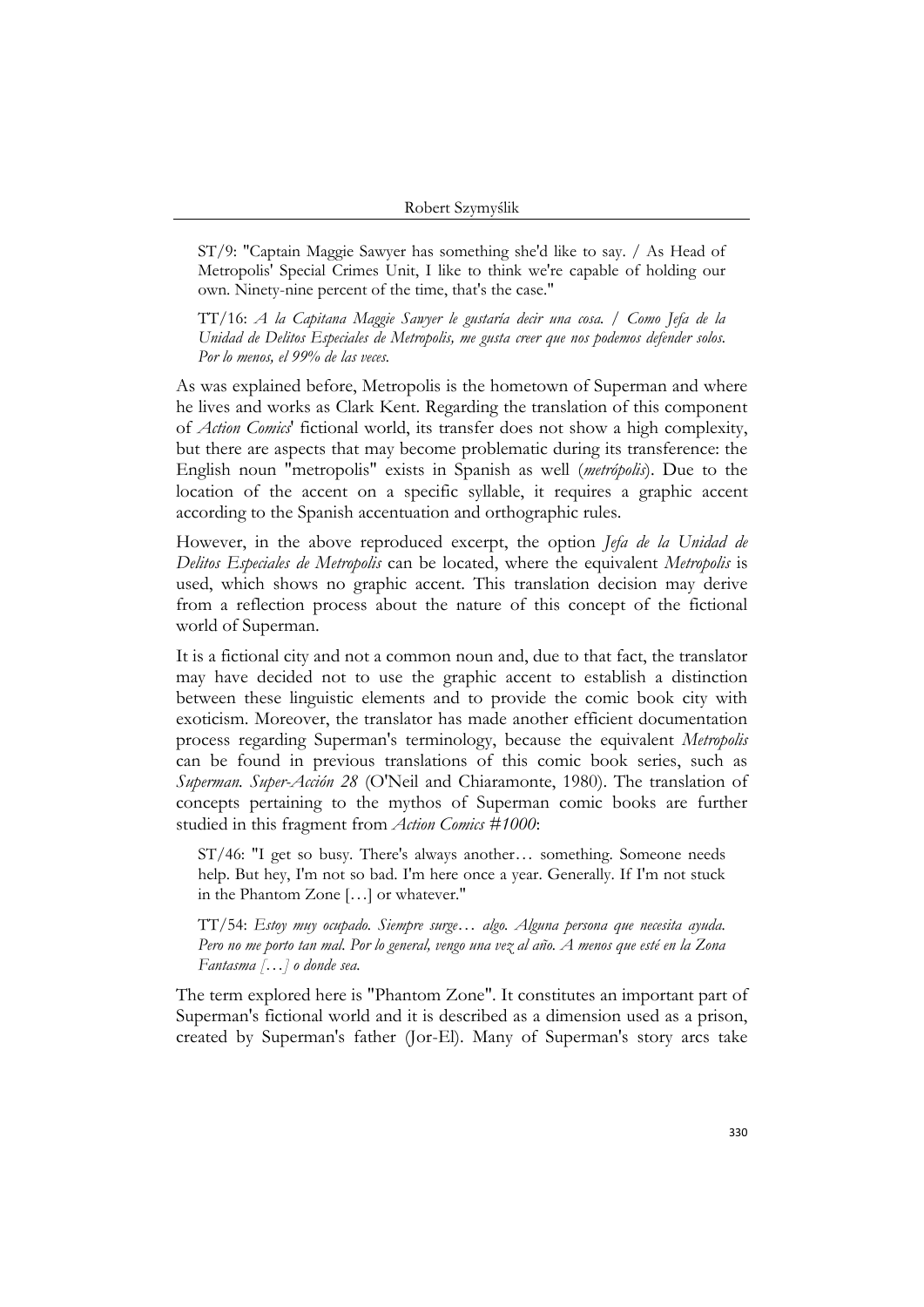place in this place and it is linked to important characters of this fictional universe (Egan, 2019: 134).

Linguistically, it represents a neologism in the form of a syntagm, composed of an adjective and a noun. The equivalent used by the translator is *Zona Fantasma*. It can be seen that a neologism in the Spanish language has also been created and that no alternative translation strategy has been used (such as descriptions or compressions). These could have altered the neological nature of this concept, diminished the amount of information that will reach the target audience or eliminated specific components of this term, needed to detect and understand it completely and functionally.

The next example included in this paper is a sample of the scientific and technical content used by the writers of this comic book to develop their stories and this fictional world. This passage describes the destruction of the Earth, which can be seen in the following panel:

ST/48: "With the Sun's mass dropping, I… I really thought the orbit expansion would be enough to escape the red giant […]. Yeah, I get it. I'm aware. I could push it. Knock it out, let it float somewhere else."



Figure 1. *Action Comics #1000*, p. 48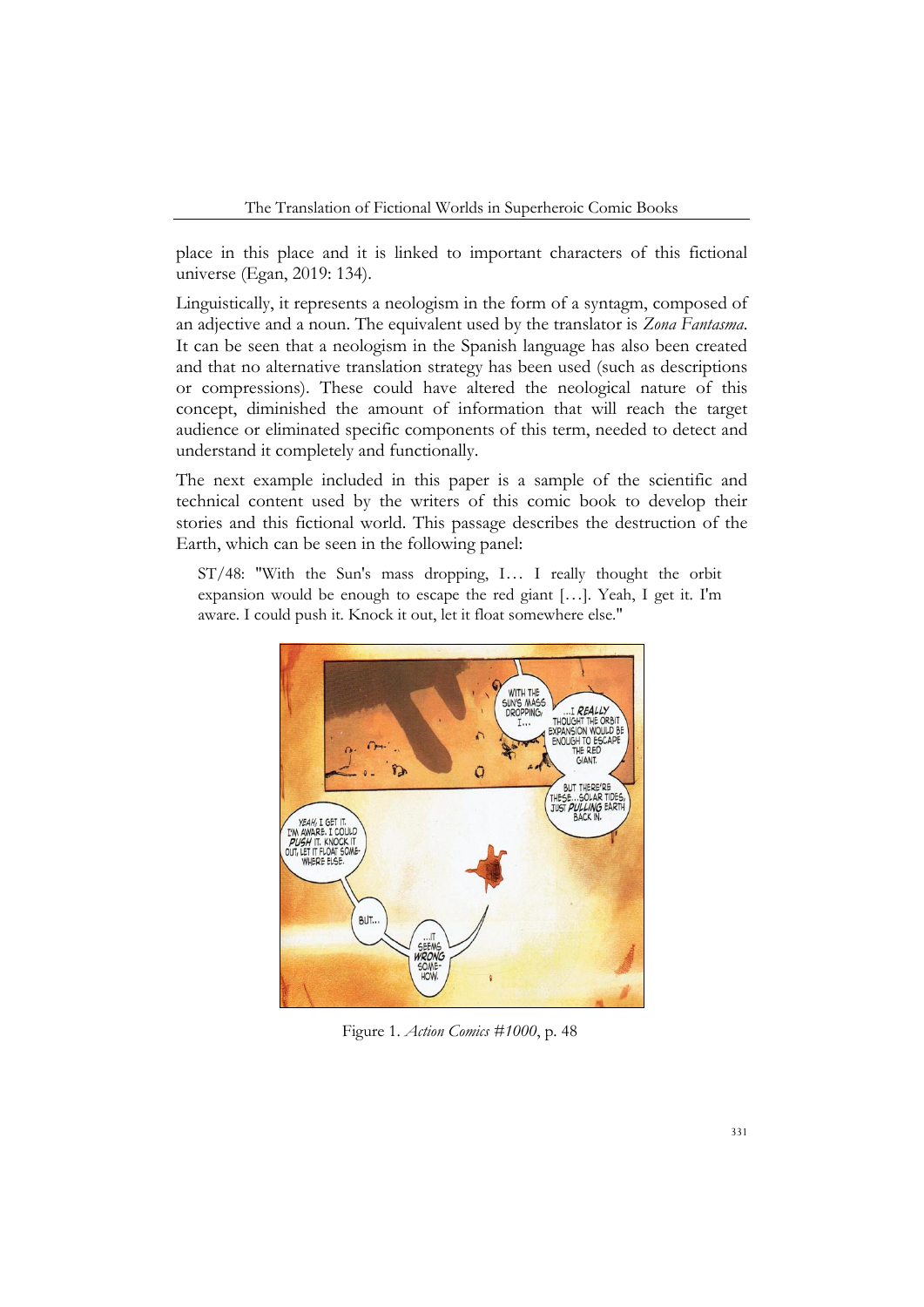TT/56: *La masa del Sol se desploma. Creía que la expansión de la órbita bastaría para escapar del gigante rojo […]. Sí, lo entiendo. Soy consciente. La podría empujar. Golpearla y que flotara en otra parte.*



Figure 2. *Superman: Especial Action Comics Núm. 1000*, p. 56

In this case, the studied element is "red giant". It is a term that possesses a notable level of specialization and that belongs to the field of cosmology. It refers to the phase of the life of a star in which some layers of this kind of celestial bodies begin to cool and become red and then the star starts expanding (Larsen, 2007: 29-30).

In the translated version of *Action Comics #1000*, in the fragment *Creía que la expansión de la órbita bastaría para escapar del gigante rojo*, the equivalent *gigante rojo* can be found. It is an adequate option and proves that the translator has carried out a documentation processes. However, as can be seen in specialized books about cosmology written in Spanish, the most common equivalent for this concept in Spanish-speaking contexts is *gigante roja* (Cepa, 2007: 30), which requires to change the gender of the term proposed in the translated comic book. There are more examples of specialized lexicon in *Action Comics #1000*, which are shown in these lines: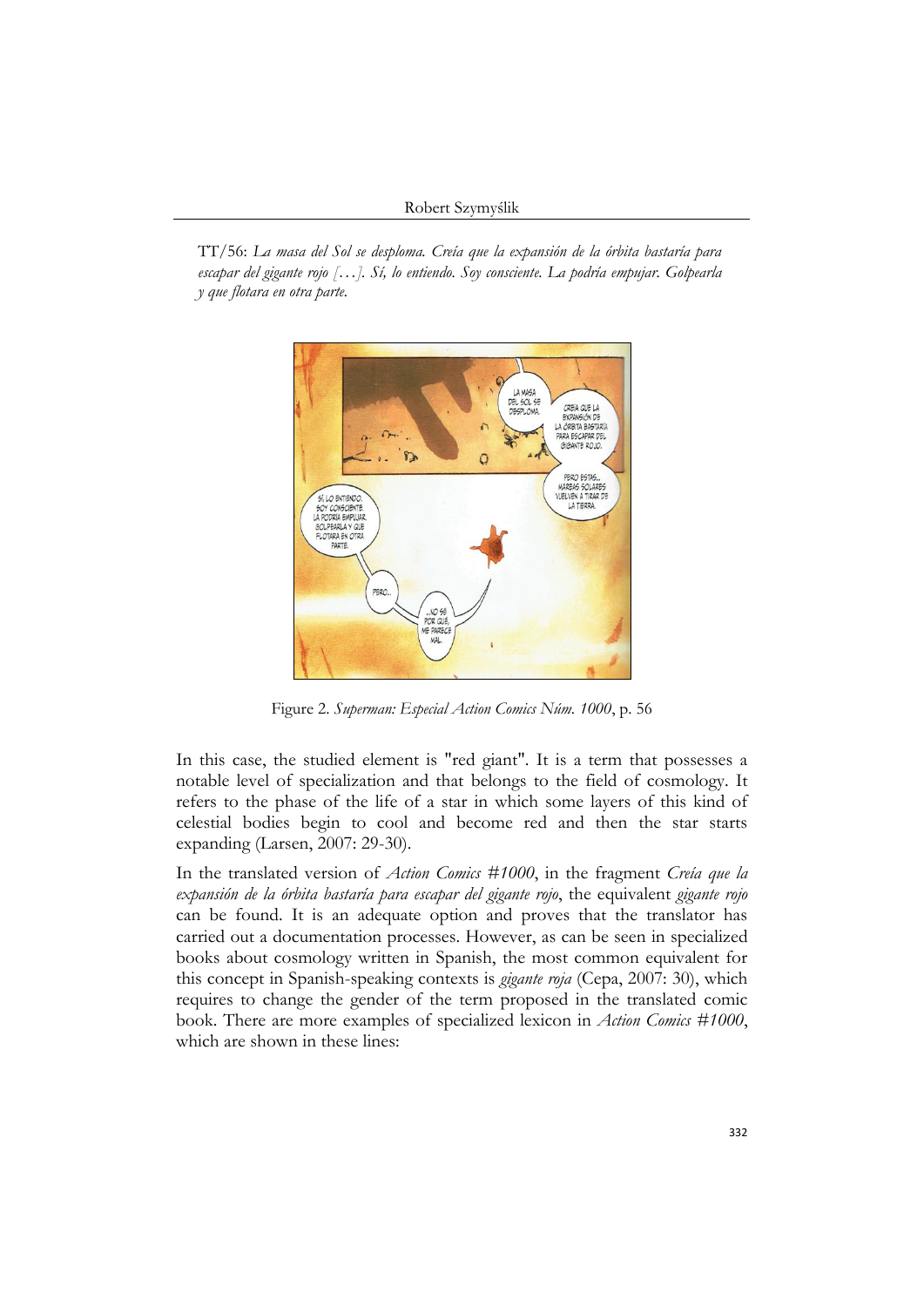ST/62: "Rick Fagen. Bad Temper. Pulled a few home invasions. This is his third strike. When these videos hit the Internet, Child Welfare is taking his son away. He's the scariest villain of all. Someone with nothing left to lose. I see his bronchi dilate. Glucose rushes to his skeletal muscles. His body preparing for what's coming next."

TT/69: *Rick Fagen. Mal genio. Lleva varios allanamientos. Es su tercer aviso. En cuanto esos vídeos lleguen a Internet, los servicios sociales se llevarán a su hijo. Es el villano que más miedo me da. Aquel que no tiene nada que perder. Veo que se dilatan los bronquios. Se le dispara la glucosa en los músculos esqueléticos. Su cuerpo se prepara para lo que va a pasar.*

Here terms belonging to the biology sphere can be detected, which have different degrees of complexity. The first one is "bronchi": it is the plural form of the noun "bronchus", which refers to the '[...] major air passages of the lungs which diverge from the windpipe' (Oxford Dictionary, 2019: Online). It constitutes a term that is used in common contexts as well as in specialized texts concerning medicine or biology (among others). This is the reason why the documentation process needed to transfer this noun functionally can be done through non-specialized sources.

The second term found in this section shows a higher level of complexity: "skeletal muscles". This is a term that comes from the field of physiology and which stands for the muscle fibers whose function is to generate movement or force (MacIntosh, Gardiner and McComas, 2006: 1).

In this case, the translator has chosen a functional equivalent that transports the whole content of this term to the target language, *músculos esqueléticos*, as can be seen in physiology works written originally in Spanish: *A nivel microscópico el músculo esquelético y el músculo cardíaco presentan bandas claras y oscuras que se alternan [...]* (Teijón, 2006: 129). The writers of the stories contained in *Action Comics #1000* have used more scientific and technical content in their works from diverse fields of knowledge to expand the density of this fictional world, as shown below:

ST/63: "I watch the gunpowder ignite. A femtosecond later, the bullet rotates along the grooves of the barrel. This particular .45 travels 830 feet per second. I know my speed. I know the distance. I'm close. But this is math. I won't make it."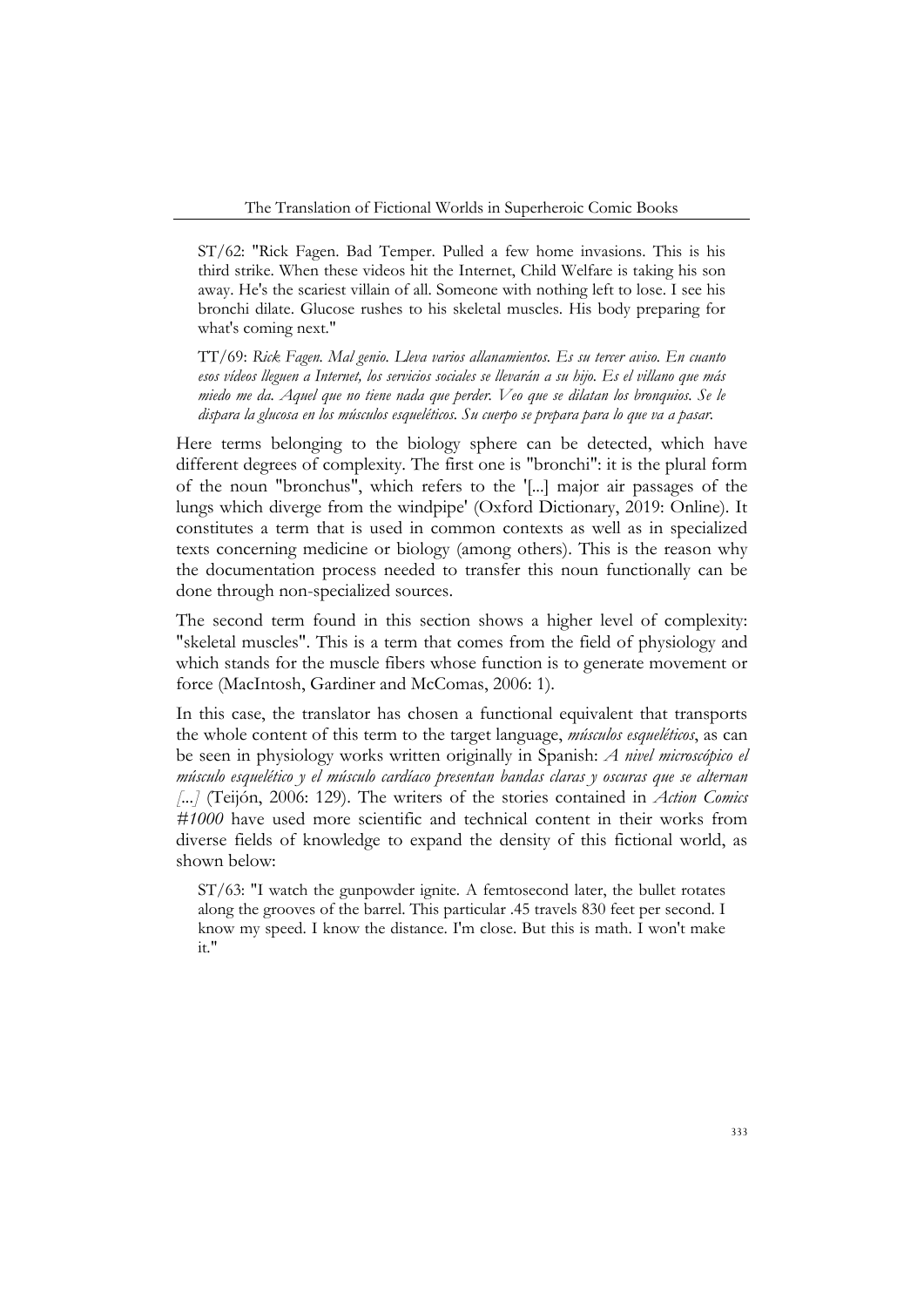### Robert Szymyślik



Figure 3. *Action Comics #1000*, p. 63

TT/70: *Veo cómo se prende la pólvora. Un femtosegundo después, la bala gira por las muescas del cañón. Esta 45 en concreto viaja a 250 metros por segundo. Sé qué velocidad alcanzo. Y a qué distancia está. Falta poco. Pero es matemático. No llego.*



Figure 4. *Superman: Especial Action Comics Núm. 1000*, p. 70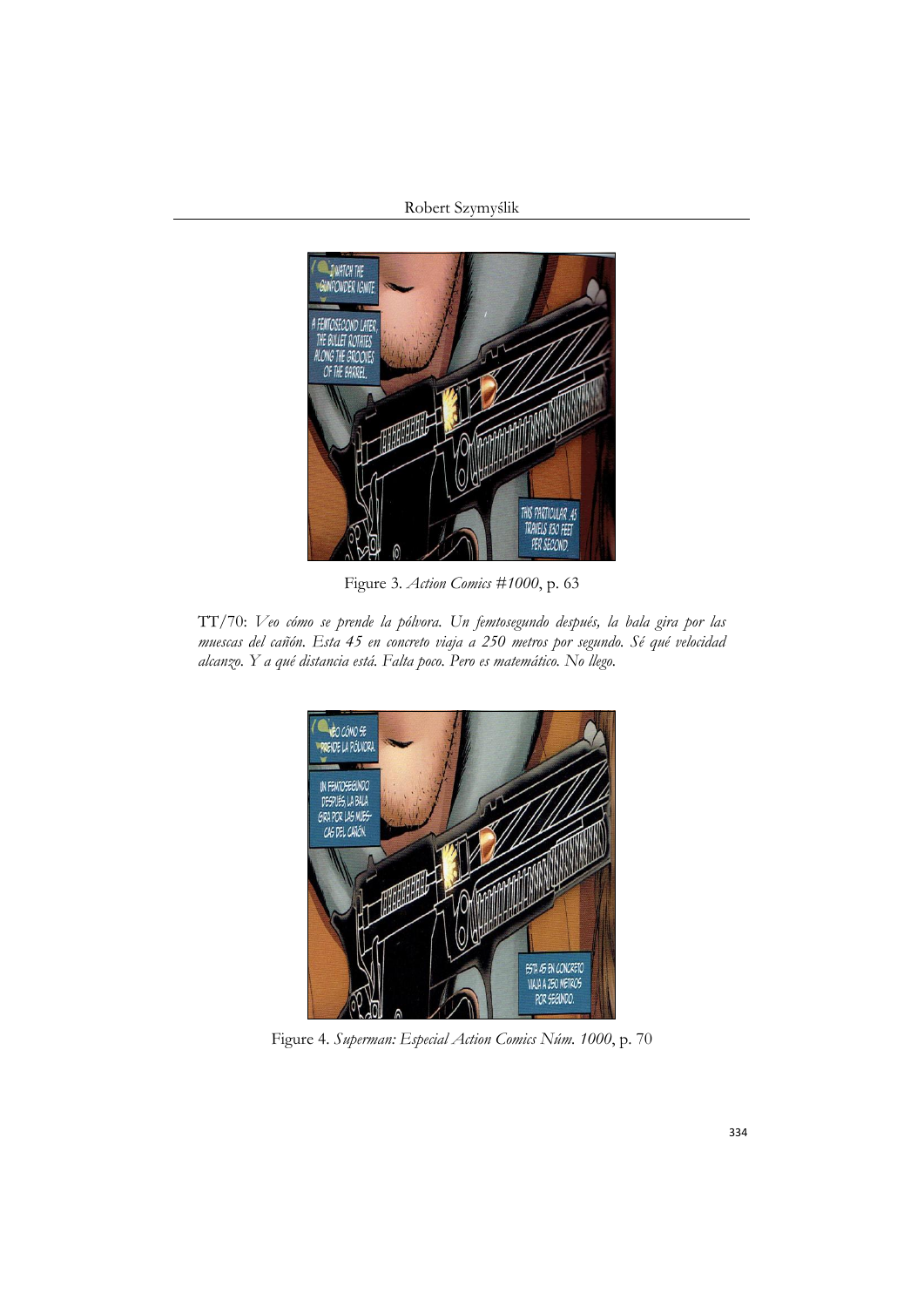The first technical term of this fragment is "femtosecond". It represents a unit of measurement of time used, for example, in physics that stands for 'one quadrillionth of a second' (Merriam-Webster, 2019: Online).

In the target comic book, the sentence *Un femtosegundo después, la bala gira por las muescas del cañón* is used and the equivalent *femtosegundo* can be detected. As can be seen in textbooks concerning physics written originally in the Spanish language, this translation option is functional, because it is used in the Spanishspeaking context: *Con técnicas adecuadas, como las del láser, se pueden estudiar reacciones que tienen lugar en tiempos del orden del femtosegundo* (Costa, 2005: 508).

The second specialized term included in this excerpt is ".45". It refers to the caliber of ammunition and firearms, shown graphically in the panel included above. In this story pertaining to *Action Comics #1000*, the writers have specified the caliber of a bullet fired by the weapon wielded by a criminal.

The translated version of this comic book shows the sentence *Esta 45 en concreto viaja a 250 metros por segundo*, where the equivalent *Esta 45* can be found. According to Fundéu BBVA, the proper way to express calibers in Spanish is the following one: *En nuestro idioma se escribiría [...] 0,38. En estos casos es más habitual decir, simplemente, un (revólver del) 38* (2019: Online).

## *5. Conclusions*

This paper has shown that the translation of complex fictional worlds, and specifically those present in comic books, possesses singularities that can hardly be found in other rendering assignments. The fusion of a dramatic purpose, the exposition of an artistic narrative and the combination of different information channels that contribute to build a unified multimodal work inserted in an interdependent narrative universe can cause diverse types of translation problems during the transposition of a message and a fictional world between sociocultural contexts.

The understanding of the plot, the importance of images for the completion of the narrative data and technical issues such as space restrictions are factors that demand a reflection upon the translation strategies available to functionally and completely transplant the information of a comic book between languages.

It can be seen in this paper that the translation into Spanish of the fictional world contained in *Action Comics #1000* required advanced documentation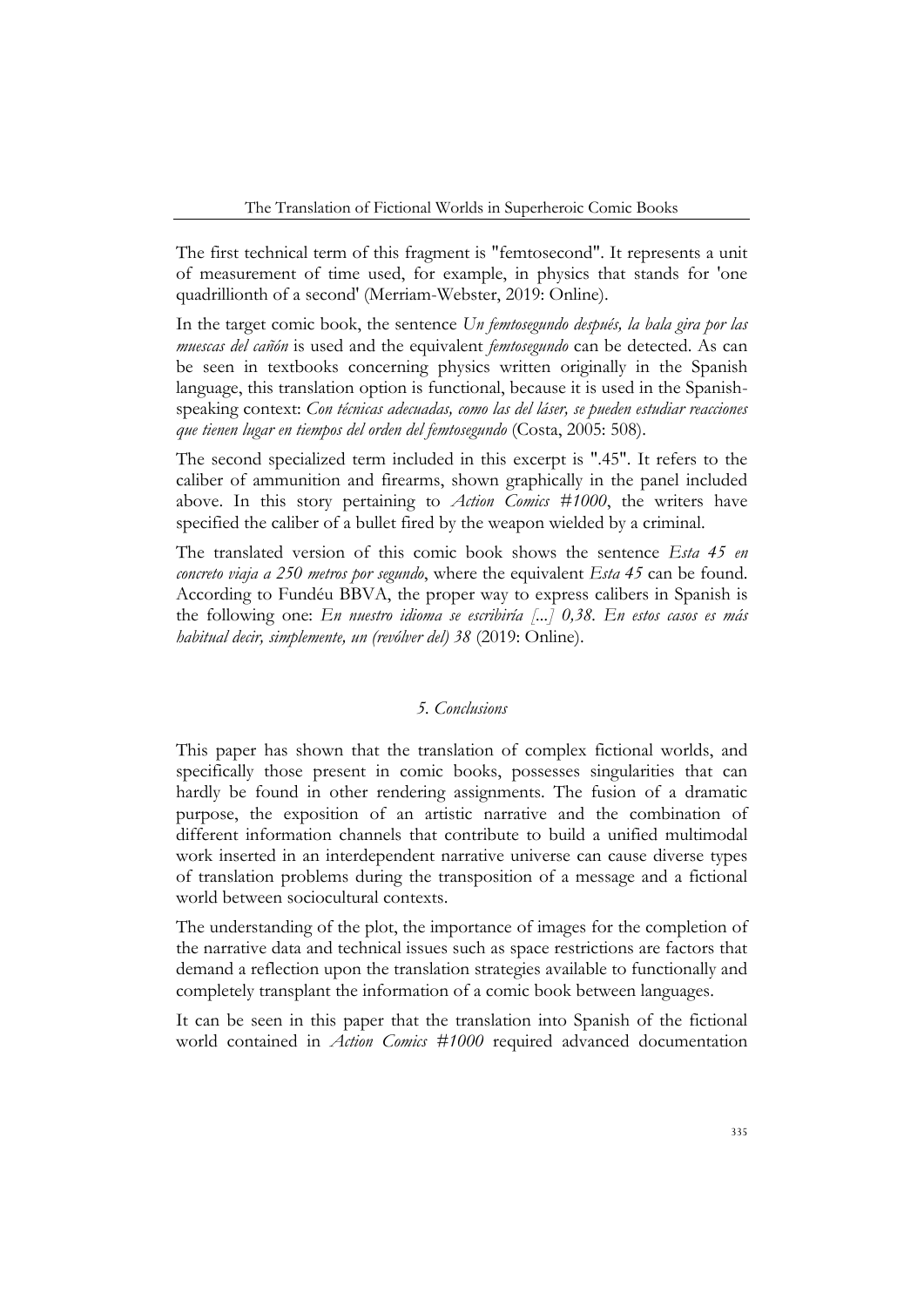skills, knowledge about the specific story and the mythos regarding Superman, and mastered transference abilities due to the content that the writers of the story use, coming from multiple fields of knowledge, a fact that increases the conceptual depth of this narrative. It can also be concluded that the translator that undertook this linguistic transplant studied the specialized information that can be found in these stories thoroughly and produced a target text that enables the target readers to admire completely the narrative, conceptual and creative traits of this composition and of this fictional world.

*Action Comics #1000* has proven to be an interesting source of information concerning the study of the structure and content of fictional worlds built in comic books and the analysis of the requirements of their transport between languages due to its combination of stories about a character with solid mythos (which require advanced documentation processes about this particular fictional universe) and a complex narrative content with multiple semantic and conceptual layers.

All these components add additional translation problems to the task of transporting the fictional world of *Action Comics #1000* into any language and its study can provide theoreticians, researchers and professionals with valuable conclusions about the needs of comic book translation, the rendering of superheroic comic books and fictional worlds created in this sphere and to conceive possible strategies to tackle translation questions within an assignment related to this narrative modality.

### *References*

- Bates, and Swan, C. (1979) *Superman. Super-Acción 4*. Translated by M. Borras. Barcelona, Editorial Bruguera.
- Bates, C. and Swan, C. (1979) *Superman. Super-Acción 7*. Translated by M. Borras. Barcelona, Editorial Bruguera.
- Cañamero Vaquero, S. (2001) 'Problemas traductológicos del cómic: Superman'. *In* Ballesteros González, A. and Mora González, L. (eds.). *Popular Texts in English*, Cuenca: Ediciones de la Universidad de Castilla-La Mancha, pp. 115-120.

Cepa, J. (2007) *Cosmología física*. Madrid, Akal.

- Costa, J. M. (2005) *Diccionario de química física*. Barcelona, Universidad de Barcelona.
- DC Comics (2019) *DC Receives Guinness Title for the Longest-Running Superhero Comic Book Series*. [Online] [Accessed on 15th May 2019]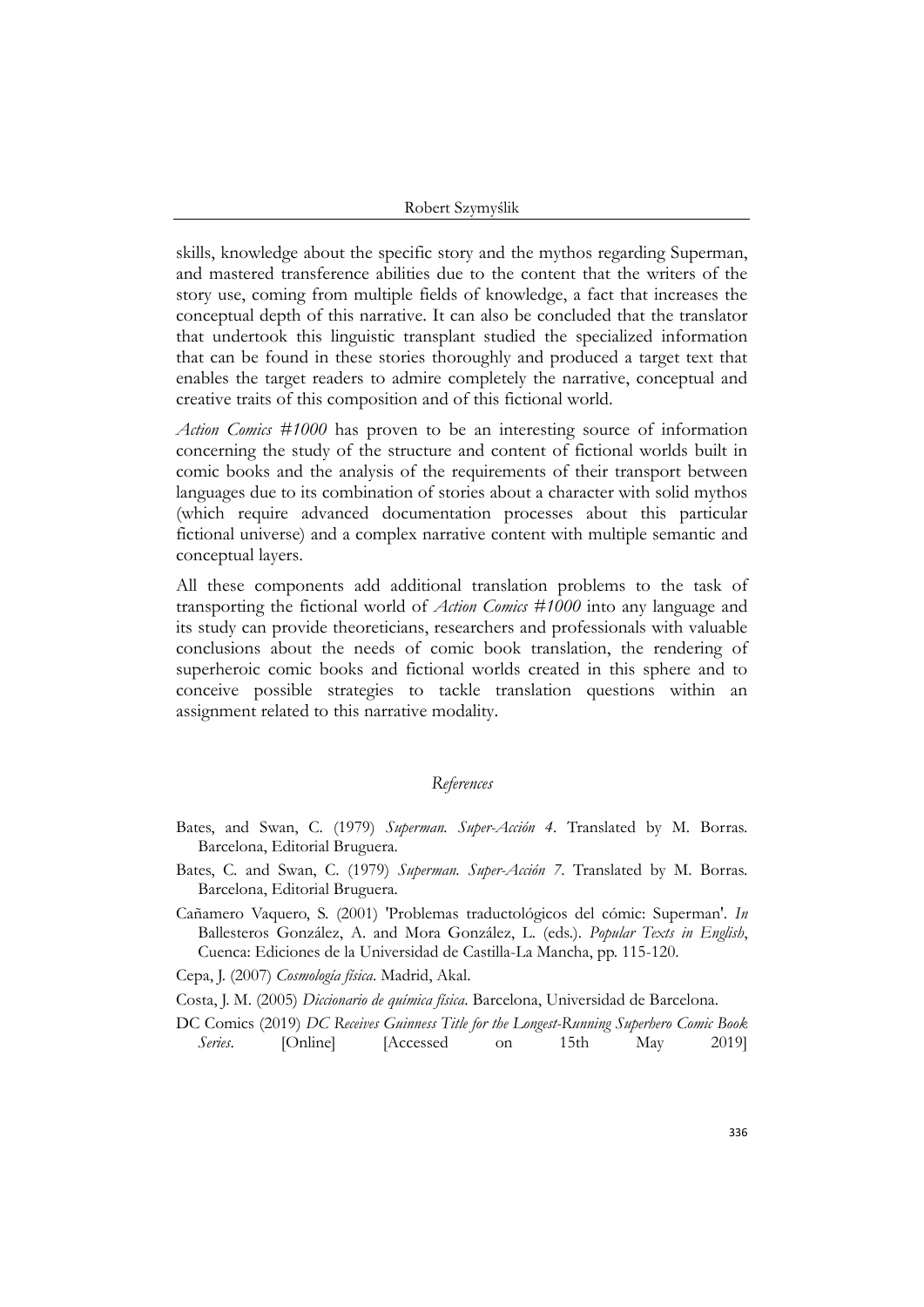https://www.dccomics.com/blog/2018/07/19/dcs-action-comics-receivesguinness-world-records-title-for-the-longest-running.

- DC Entertainment (2019) *DC Comics*. [Online] [Accessed on 15th May 2019] https://www.dccomics.com/.
- Doležel, L. (1998) *Heterocósmica: ficción y mundos posibles*. Madrid, Arco/Libros.
- ECC Ediciones (2019) *Universo DC*. [Online] [Accessed on 15th May 2019] https://www.ecccomics.com/comics/universo-dc-48.aspx.
- Egan, J. (2019) *1000 Facts about Comic Books Vol. 2*. North Carolina, Lulu Publishing Services.
- Encyclopaedia Britannica, Inc. (2019) *Encyclopaedia Britannica*. [Online] [Accessed on 15th May 2019] https://www.britannica.com/.
- Fundéu BBVA (2019) *Fundación del Español Urgente*. [Online] [Accessed on 15th May 2019] https://www.fundeu.es/.
- Groensteen, T. (1999) *Système de la bande dessinée*. Paris, Presses universitaires de France.
- Honour, H. and Fleming, J. (2004) *Historia del arte*. Translated by J. González Llácer and M. González Llácer. Barcelona, Reverté.
- Jurgens, D., Tomasi, P. J., Wolfman, M., Goff, C., Rozakis, B., Johns, G., Donner, R., Snyder, S., King, T., Simonson, L., Bendis, B. M., Dini, P., Meltzer, B., Russell, M. and Landis, M. (2018) *Action Comics #1000*. New York, DC Comics.
- Jurgens, D., Tomasi, P. J., Wolfman, M., Goff, C., Rozakis, B., Johns, G., Donner, R., Snyder, S., King, T., Simonson, L., Dini, P., Meltzer, B., Russell, M. and Landis, M. (2018) *Superman: Especial Action Comics Núm. 1000*. Translated by F. San Rafael Simó, 2018. Barcelona, ECC Ediciones.
- Kaindl, K. (2012) 'Comics in Translation'. *In* Gambier, Y. and Doorslaer, L. C. (eds.). *Handbook of Translation Studies.* Ámstedam: John Benjamins Publishing Group, pp. 36-40.
- Larsen, K. M. (2007) *Cosmology 101*. London, Greenwood Press.
- MacIntosh, B. R., Gardiner, P. F. and McComas, A. J. (2006) *Skeletal Muscle: Form and Function*. Leeds, Human Kinetics.
- Marvel (2019) *Marvel Comics*. [Online] [Accessed on 15th May 2019] https://www.marvel.com/comics?&options%5Boffset%5D=0&totalcount=12.
- Merriam-Webster (2019) *Dictionary by Merriam-Webster*. [Online] [Accessed on 15th May 2019] https://www.merriam-webster.com/.
- McCloud, S. (1993) *Understanding Comics: The Invisible Art*. Nueva York, Harper Perennial.
- Munday, J. (2016) *Introducing Translation Studies: Theories and Applications*. London and New York, Routledge.